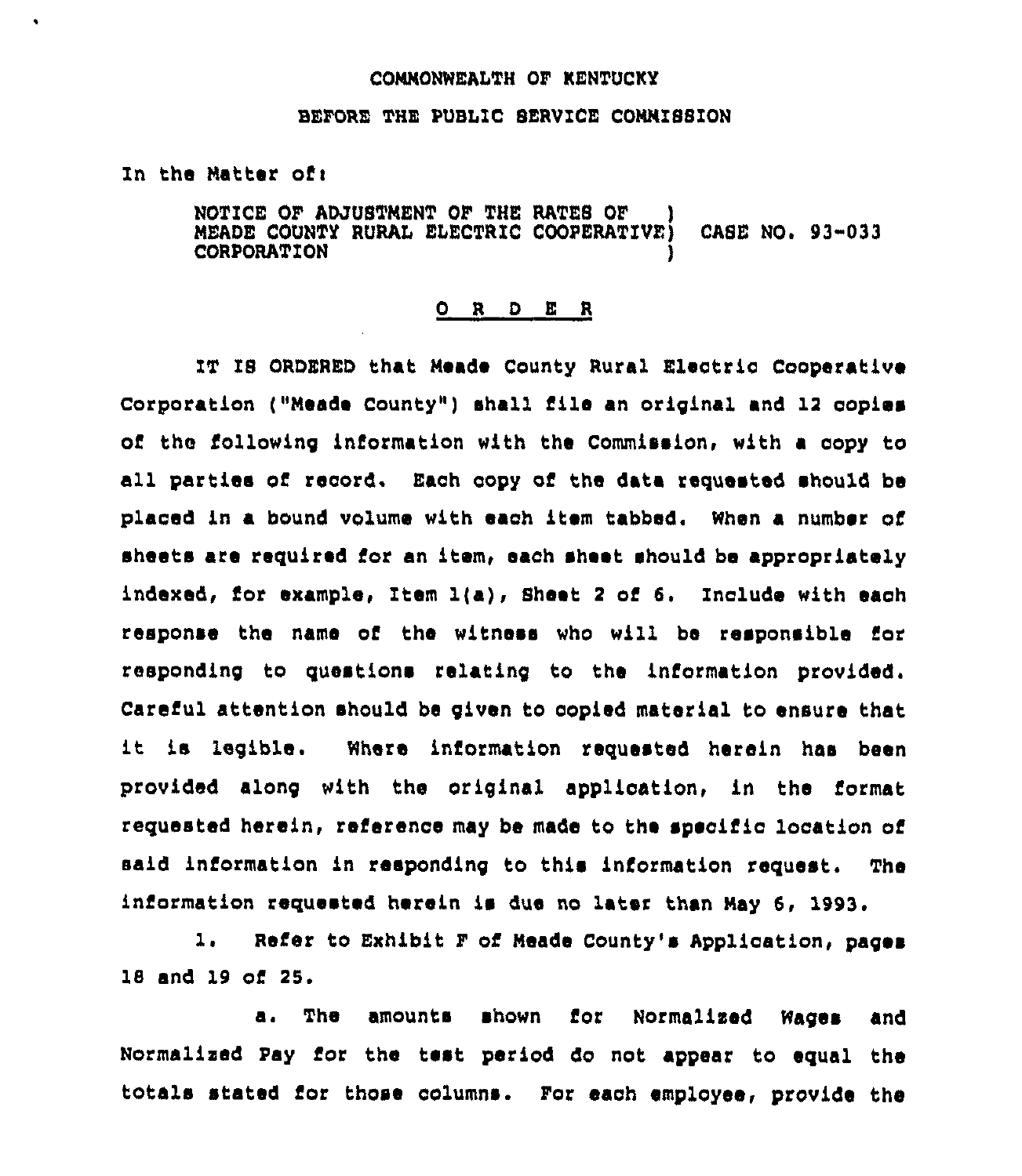calculations necessary to arrive at the normalised wages and normalised pay for the test period normalising for any and all wage and salary increases granted during the test year. This calculation should inolude separately hhe wage rate for regular hours and overtime hours and the regular and overtime hours used in the normalisation.

b, State the number of hours used by Neade County tor payroll normalisahion. Provide a detailed explanation for the approach selected.

<sup>~</sup> State the basis for providing a <sup>3</sup> percent retirement benefit. State when Meade County began providing this level of retirement benefit and the prior level of retirement benefit. Provide all supporting documentation for the current lovel of benefit,

d. For each employee who received a wage or salary increase in excess of 2.5 percent during the test year, state the amount of the increase and the basis for the increase. State the criteria used to assess employee performance.

e. Refer to Employee No. 103. Explain why this employee's wages were included in the normalixation of test-year expenses as this employee was added after the close of the test year.

2. Refer to Exhibit F of Meade County's application, page 20 of 25.

a. Provide the last invoioe reoeived by Neade County during the test year for the Blue Cross - Blue Shield insurance.

 $-2-$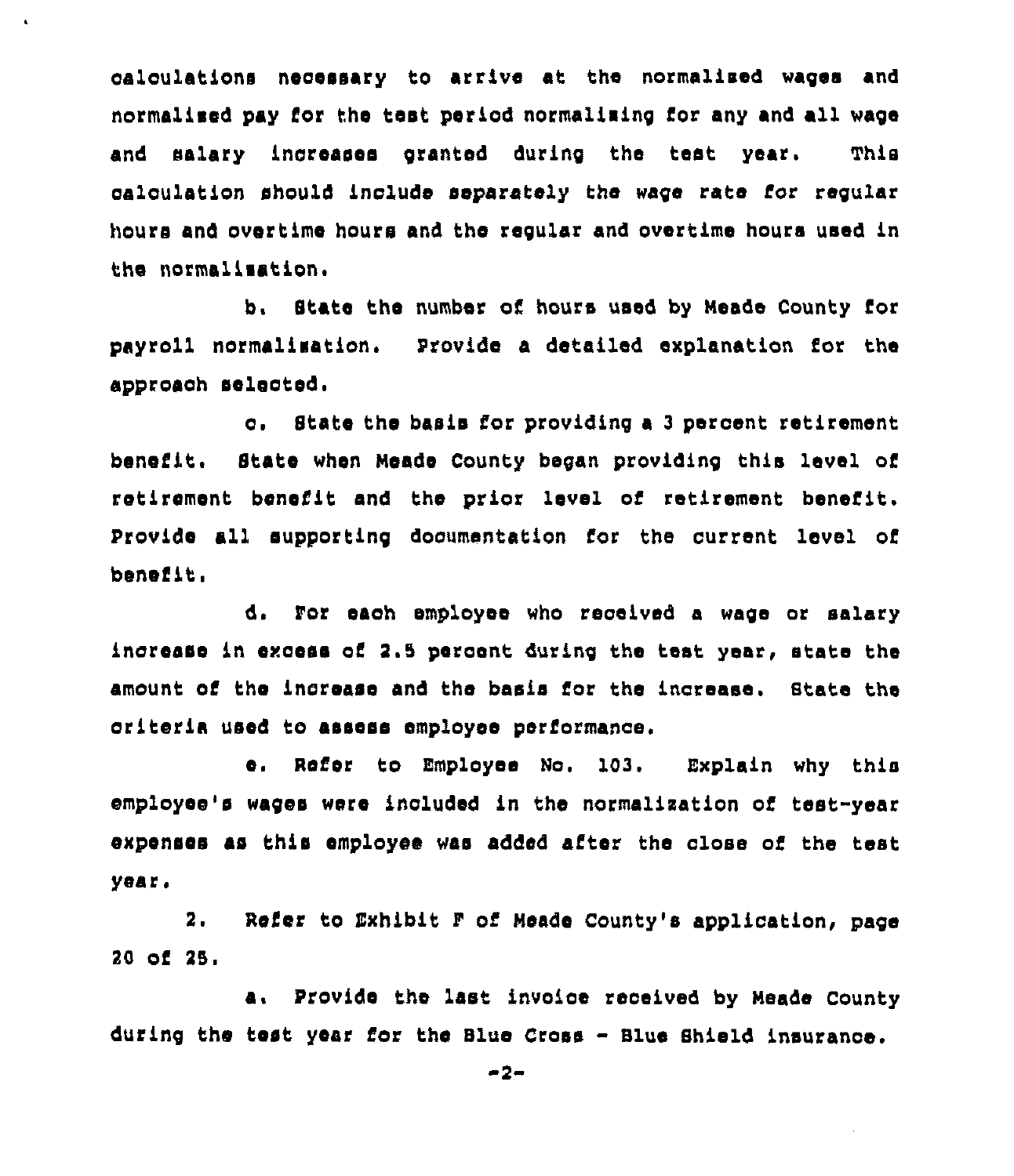b. State the date that Neade County last sought and received bids for its medical insurance. Provide copies of all bids. Provide any analysis performed to evaluate these bids.

c. Provide <sup>a</sup> copy of each medical insurance policy available to Neade County's employees and management.

d. Provide the currant monthly cost per covered employee for each type of available medical coverage.

e. State the portion of medical insurance premiums which Meade County pays for its retired employees. Provide <sup>a</sup> copy of the policy supporting this benefit. For each retiree covered, provide the type of coverage and the annual cost of this benefit based on the test year end level of cost.

(1) State whether Mends County has adopted Statement of Financial Accounting Standard No. 106 ("SFAS 106"), "Accounting for Post-Retirement Benefits Other Than Pensions." State the date of Neade County's adoption of SFAS 106.

(2) Provide a detailed narrative of the anticipated effect which the adoption of SFAS 106 will have or has had on Meade County's operations and costs.

(3) State whether Meade County has any plans to modify its benefits package in light of SFAS 106.

f. State whether directors' medical insurance premiums are included in the amounts shown on page 20 of 25 of Exhibit F. If directors' premiums are included, provide, for each director, the type of coverage, the monthly premiums, Neade County's

 $-3-$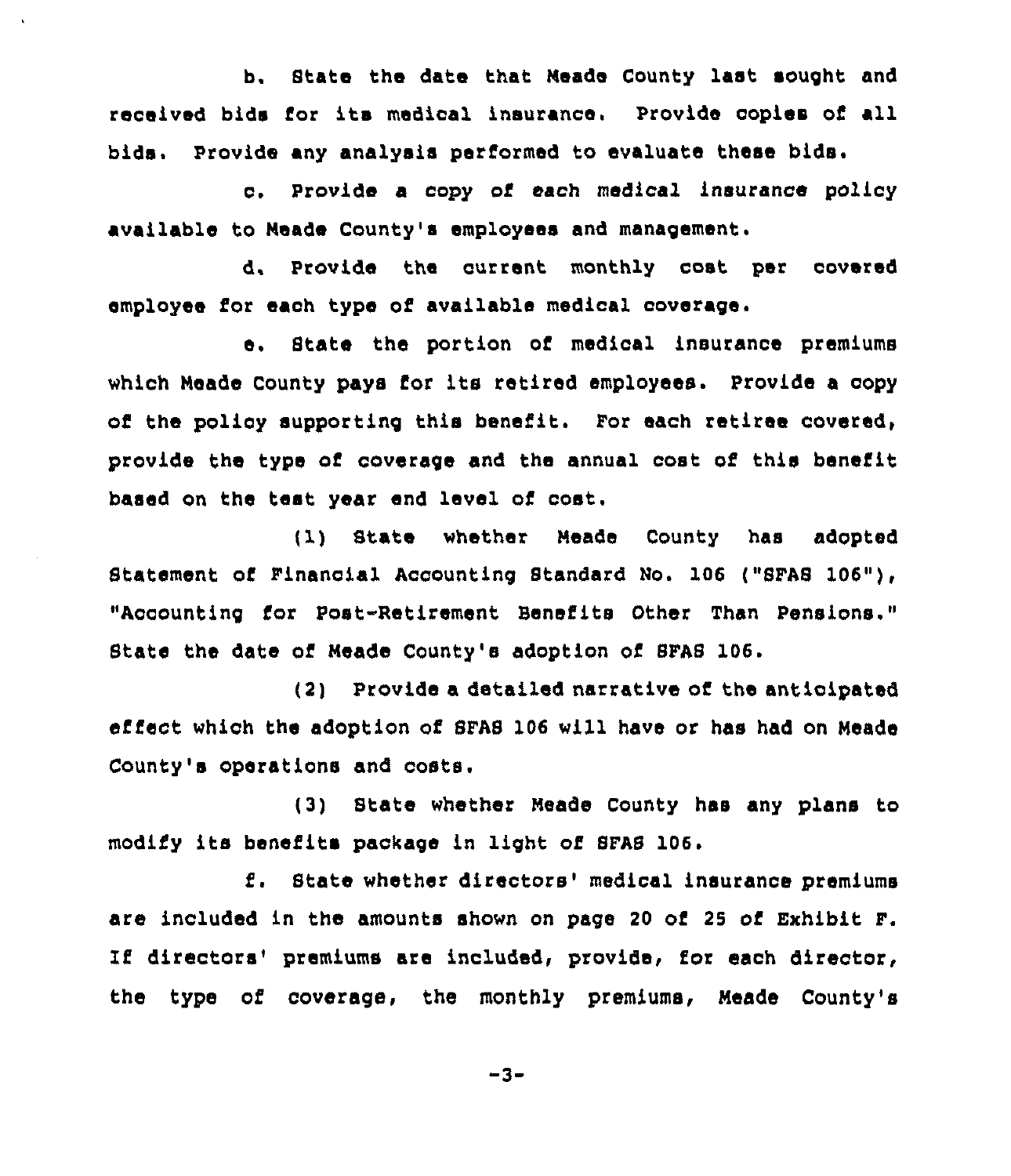contributions and all supporting documentation for the payment of medical insurance premiums for directors.

3. Refer to Exhibit F, page <sup>22</sup> of 25, of Neade County's application. Provide the following:

a. A copy of the 1992 Notice of Assessment for property taxes.

b, Copies of the 1992 and 1993 tax year assessments (Revenue Cabinet Form K), which report the value of utility property as of December 31, 1991 and December 31, 1992, respeotively. Provide Form <sup>K</sup> for each county served by Neade County.

o. <sup>A</sup> copy of the 1992 Certification of Public Service Company Property Assessment (Revenue Cabinet Form 61A-200J) for each county served by Neade County.

d. A schedule of idle services, by county, as of December 31, 1991 and December 31, 1992. If this information is not available by county, supply the total number of idle services as o5 December 31< 1991 and December 31, 1992.

e. For each taxing district, <sup>a</sup> copy of the 1992 tax year property tax bills received by Neade County.

<sup>A</sup> schedule of the booked and assessed values for all motor vehicles for the 1992 tax year.

g. <sup>A</sup> schedule of the booked and assessed values for all motor vehicles for the 1993 tax year.

4. Refer to Exhibit F, page 25 of <sup>25</sup> of the application. provide a detailed explanation of the use of the proceeds of the

-4-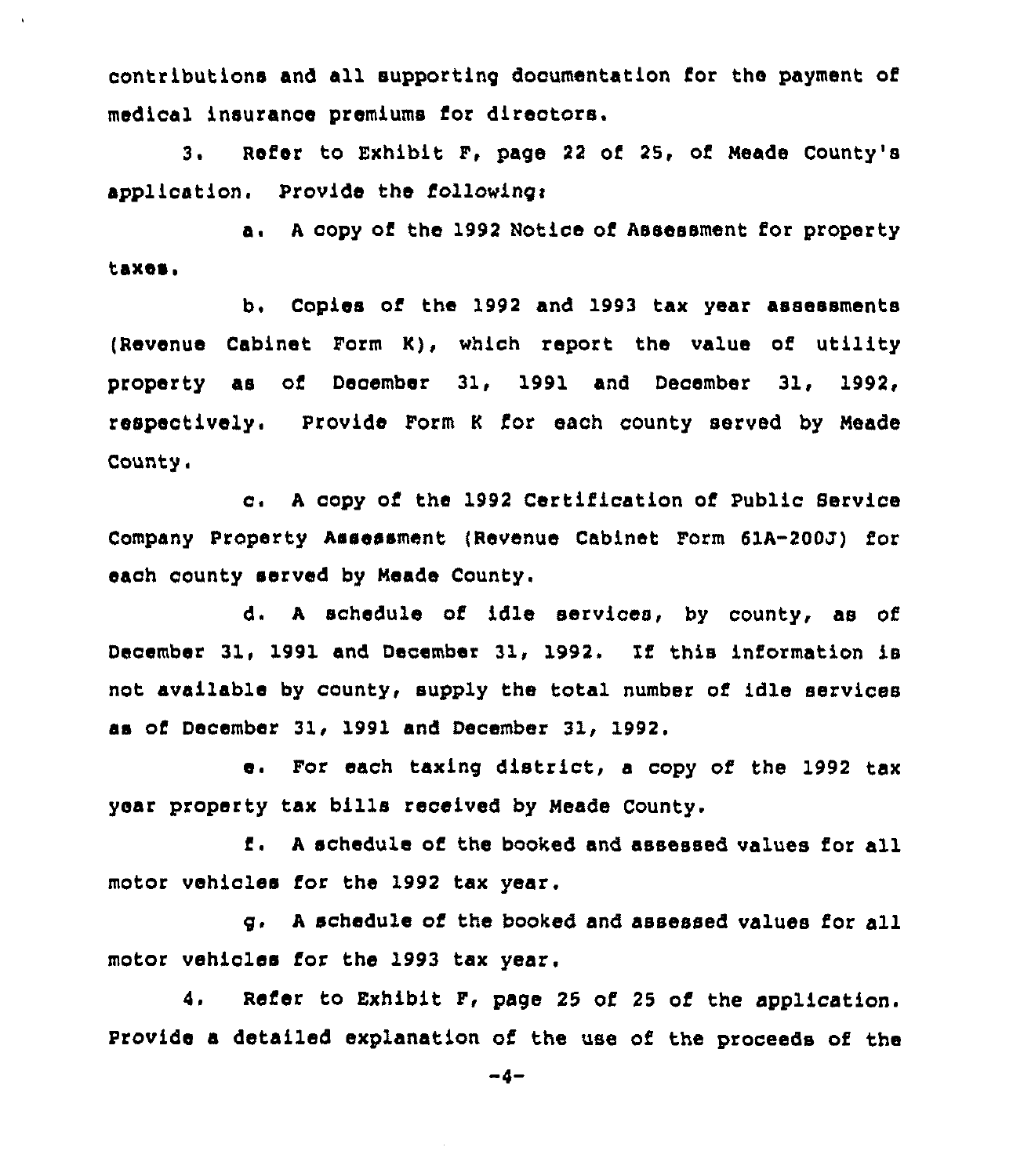FFB loan totalling 8540,000. Identify the case in which the Commission authorised issuance of the loan.

5. Refer to Meade County's response to Item 13 of the Commission's Narch 1, 1993 Order. Provide <sup>a</sup> detailed narrative explanation for the level of compensation paid to directors for meeting attendance. This explanation should include a comparative analysis of the level of compensation of Neade County's Board of Directors with the level paid by similar jurisdictional rural electric corporations.

6. Refer to Needs County's response to Item 21 of the Commission's Narch 1, 1993 Order. For each vouoher number listed below, provide copies of all print advertisements. For any radio, television or other advertisements included in the voucher numbers below, provide copies of the text.

| $\mathbf{a}$ . | 30100 | $\mathbf{q}$ . | 32344 | п.        | 31521 |
|----------------|-------|----------------|-------|-----------|-------|
| b.             | 30127 | h.             | 32352 | n.        | 32618 |
| $\mathbf{c}$ . | 31395 | $\mathbf{1}$ . | 30324 | $\circ$ . | 32390 |
| d.             | 31399 | $\mathbf{1}$ . | 30958 | p.        | 32635 |
| е.             | 32051 | k.             | 36361 |           |       |
| f.             | 36361 | 1.             | 30014 |           |       |

7. Refer to Neade County's response to Item 21 of the Commission's Narch 1, 1993 Order. Explain the allocation of "State Dues" totalling 810,284 to account number 909.

8. Refer to Neade County's response to Item 22, page <sup>4</sup> of 14 of the Commission's March 1, 1993 Order. Provide a breakdown of the Industry association Dues totalling 834,778. This breakdown

-5-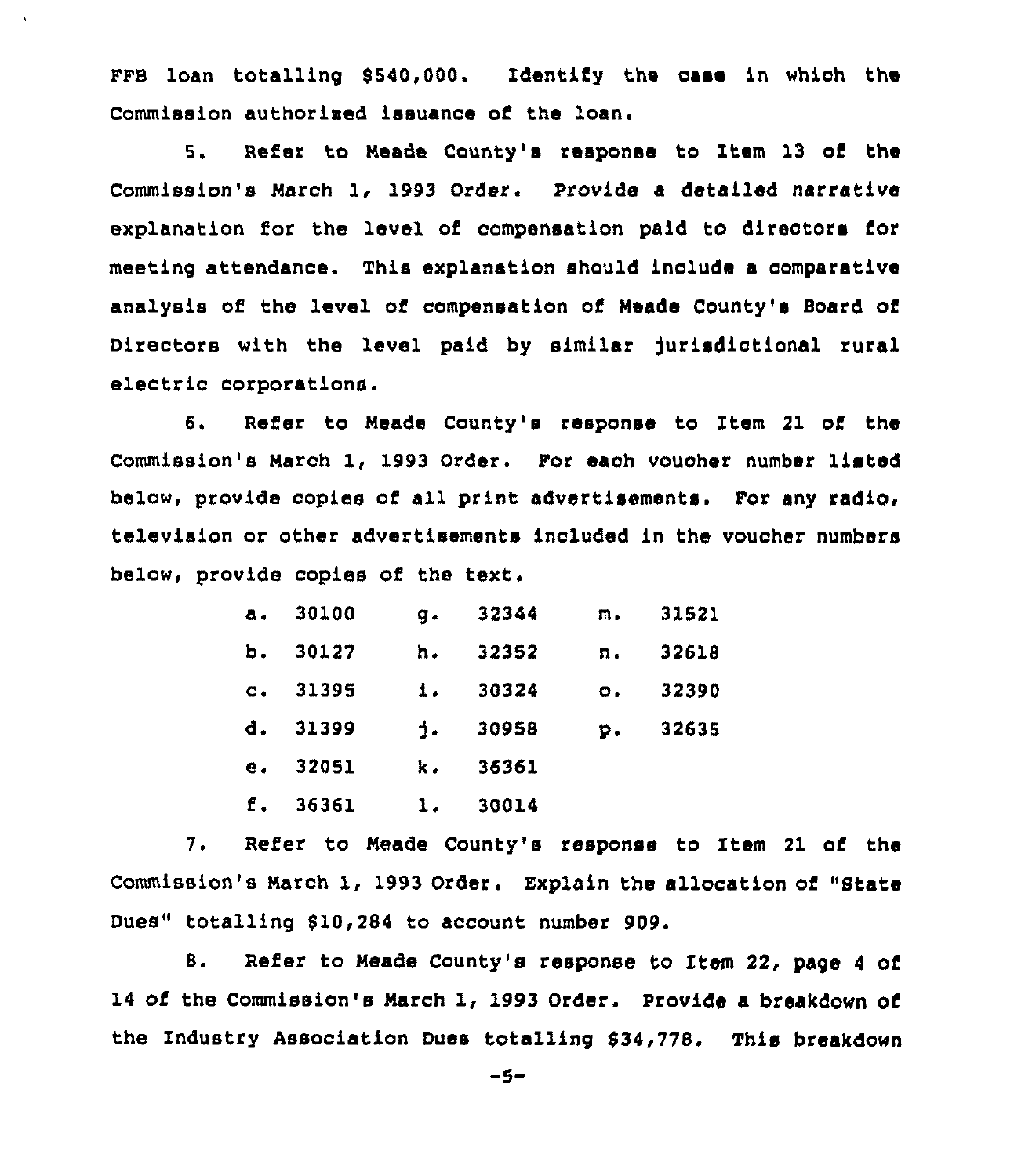should list each organisation to which dues were paid and the amount paid.

9. Refer to Meade County's response to Item 22, pages <sup>5</sup> through <sup>7</sup> of 14 of the Commission's March 1, 1993 Order. For each of the following invoices, state the purpose of the expense. Furthermore, state whether the expense is recurring and explain why this type of expense is an allowable expense for rate-making purposes,

| Δ.             | 29857 | 1.        | 30915 | q.             | 31983 |
|----------------|-------|-----------|-------|----------------|-------|
| ъ.             | 29873 | j.        | 31344 | r.             | 32115 |
| $\mathbf{C}$ . | 29879 | k.        | 31378 | 8.             | 32268 |
| d.             | 30281 | 1.        | 31533 | t.             | 32402 |
| e.             | 30325 | m.        | 31558 | $\mathbf{u}$ . | 32437 |
| f.             | 30540 | n.        | 31563 | $\mathbf{v}$ . | 32530 |
| g.             | 30562 | $\circ$ . | 31673 | w.             | 32540 |
| h.             | 30662 | p.        | 31807 | x.             | 32668 |
|                |       |           |       |                |       |

10. Refer to Meade County's response to Item 22, page <sup>8</sup> through 12 of 14 of the Commission's March 1, 1993 Order. Provide a breakdown of the expenses supporting each of the following vouchers. Furthermore, state why this type of expense should, be included in the level of expense found reasonable for rate-making purposes.

| $\mathbf{a}$ . | 29656      | е. | 31286    |    | 1. 31932   |
|----------------|------------|----|----------|----|------------|
|                | b. $29786$ |    | E. 31328 |    | $j.$ 93092 |
|                | c. 29791   |    | q. 31502 |    | k. 32349   |
| d.             | 22992      | h. | 31889    | 1. | 32402      |

 $-6-$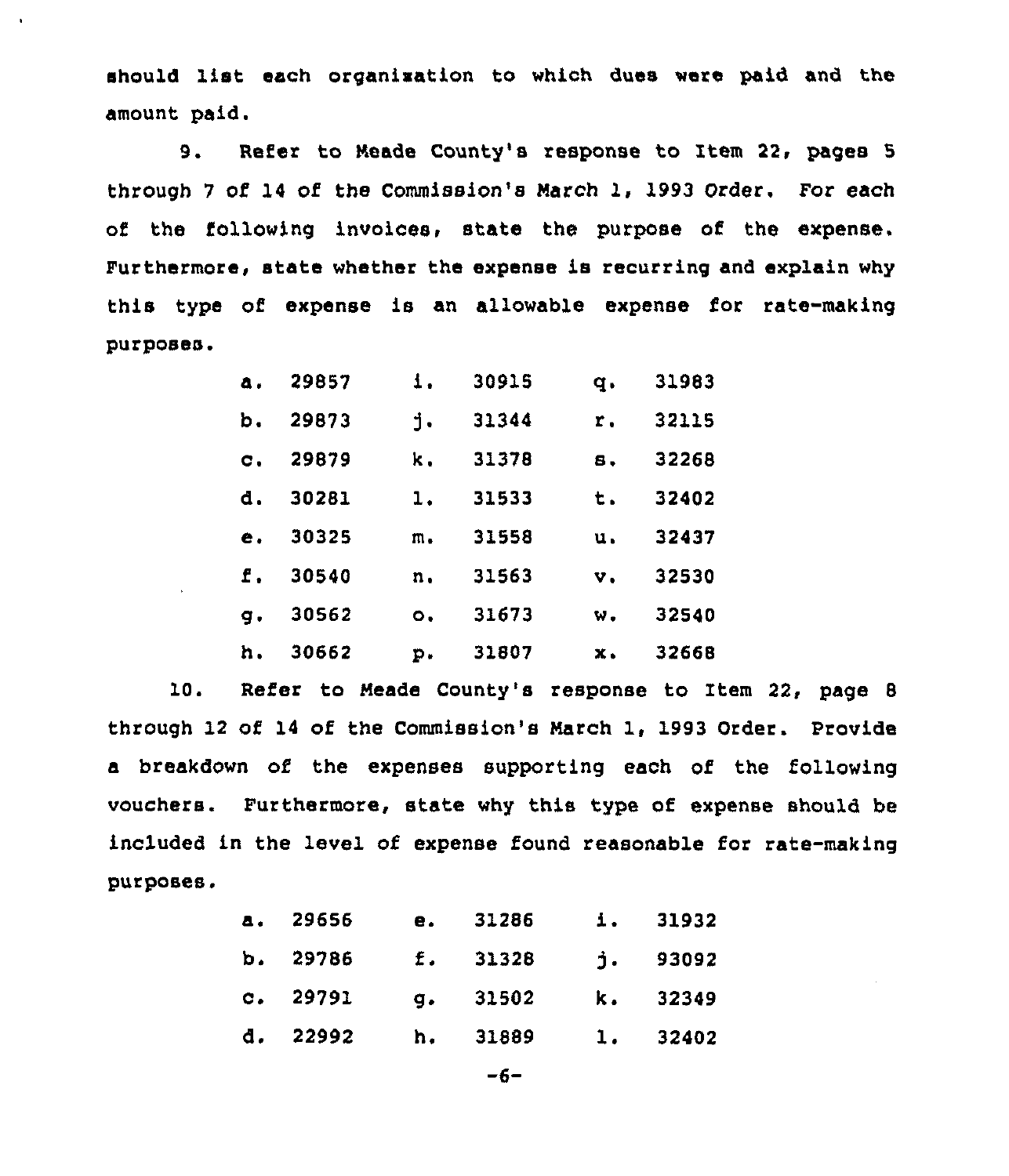11. Refer to Neade County's response to Item 22, pages 13 and 14 of 14 of the Commission's Narch 1, 1993 Order.

a. Describe how members of the nominating committee are appointed to serve on the committee.

b. State the amount of the fee paid to nominating committee members and the purpose for such a fee. Explain why such a fee and other expenses of this committee should be included in the level of expense found reasonable for ratemaking purposes.

12. Refer to Item 25, page <sup>2</sup> of 4, of Neade County's response to the Commission's March 1, 1993 Order. Provide the cost of the annual audit for each of the last <sup>5</sup> calendar years.

13. Refer to Item 25, page 3 of 4, of Meade County's response to the Commission's March 1< 1993 Order. For each of the following vouchers, provide a copy of the voucher and a detailed narrative explanation of the purpose of the expense. Furthermore, state whether the expense is recurring and explain why it should be included for rate-making purposes.

| a. 29786 d. jel9 |                            | q. 31865 |
|------------------|----------------------------|----------|
|                  | b. 29791 e. 31250 h. 32349 |          |
|                  | c. 30160 f. 31678 i. 32567 |          |

14. Provide a copy of Neade County's capital management plan in effect during the test year. State when this plan was adopted. If Neade County did not adopt a capital management plan prior to the test year, explain the lack of such plan.

a. State whether the Rural Electrification Administration ("REA") and the National Rural Utilities Cooperative

 $-7-$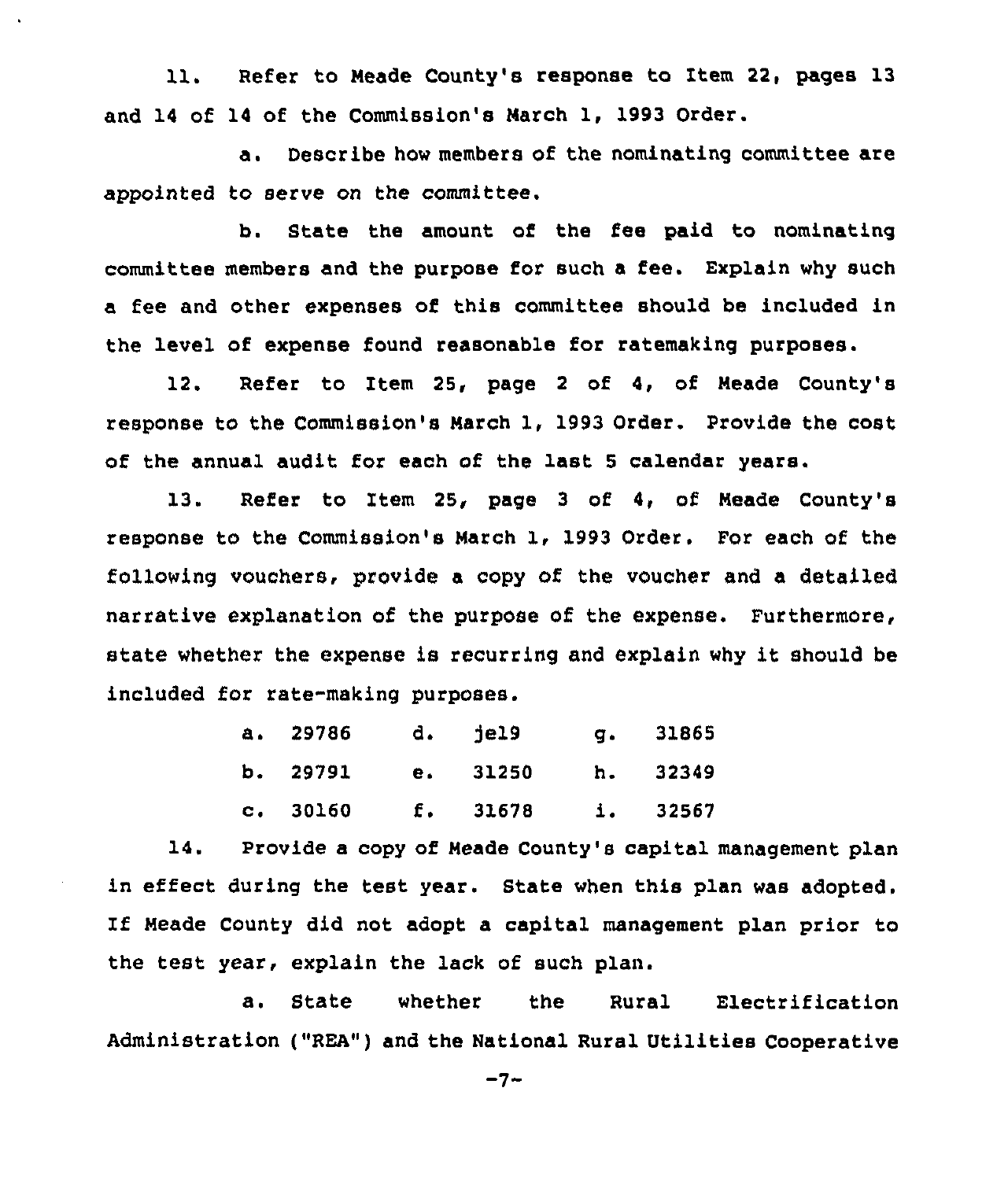Finance Corporation {"CFC") have formally approved or agreed to Neade County's capital management plan. If yes, provide any written proof of REA's and CPC's approval.

b. Describe the methodology which Neade County proposes to use to retire capital credits. Explain the basis for choosing this methodology. Include with this explanation a description of Meade County's research on retirement methods and copies of any studies or analyses performed by or for Reads County which support the use of the methodology.

c. Explain in detail why, when defining Modified Equity Times Interest Earned Ratio ("TIER" ), Heade County excluded both the generation and transmission capital credits and other associated organisation capital credits.

d. Refer to page 9 of 53 of Exhibit <sup>B</sup> of the application. Explain in detail what restrictions apply to the rotation of capital credits before a 40 percent modified equity level is reached. Provide copies of the sections of the REA mortgage containing these provisions.

e. Refer to page IQ of <sup>53</sup> of Exhibit <sup>B</sup> of the application. Provide a copy of the terms of the mortgage agreement wherein CFC can limit capital credit refunds to 25 percent of the previous year's margin.

f. Provide copies of any restrictions or other criteria CFC and REA have established with regard to the capital credits of Neade county.

 $-8-$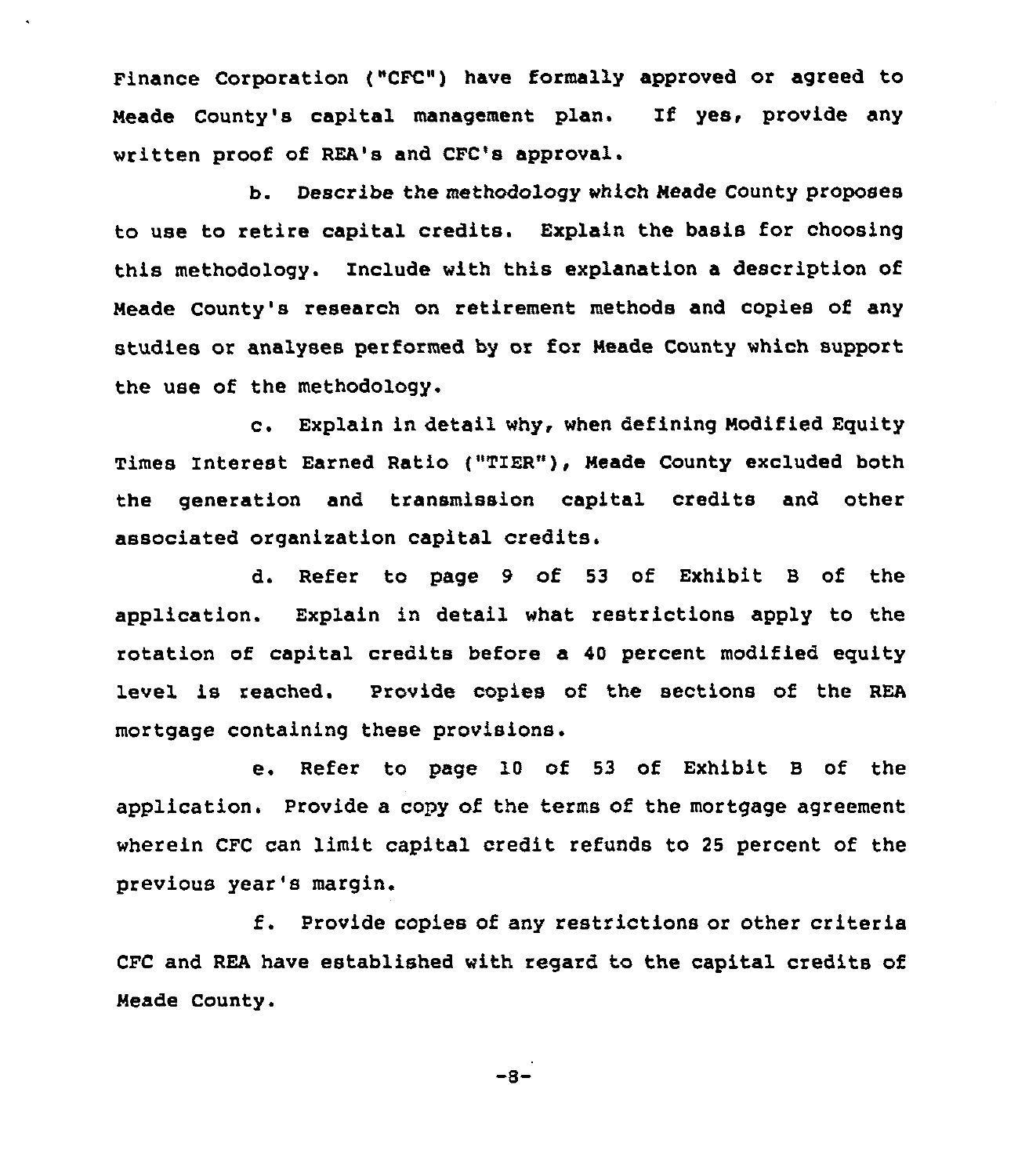15. Provide the following information concerning member and associated organisation capital creditsi

a. The outstanding balance of capital credits assigned to Meade County by associated organixations as of test-year end, showing each organisation separately. Include the amount of capital credits assigned from each organisation for the last five calendar years.

b. The amount of capital credits paid in cash by associated organizations to Neade County during the test year and the four previous calendar years. Show each organisation separately.

c. The balance of member capital credits as of testyear end. Indicate the date of the last general retirement of member capital credits.

d. The amount of member capital credits paid to deceased members' estates during the test year.

16. Meade County has proposed to refund member capital credits when its modified TIER is in excess of 2.0. Explain whether Neade County would be agreeable to a refunding of member capital credits if the Commission does not adopt the Modified Equity TIER proposed in Neade County's capital management plan.

17. Refer to Meade County's response to Item 17 of the Commission's March 1, 1993 Order. Provide the following information concerning historic salaries and wages:

a. Line 11 shows the total salaries and wages for Neade County. Explain in detail why the total salaries and wages have

 $-9-$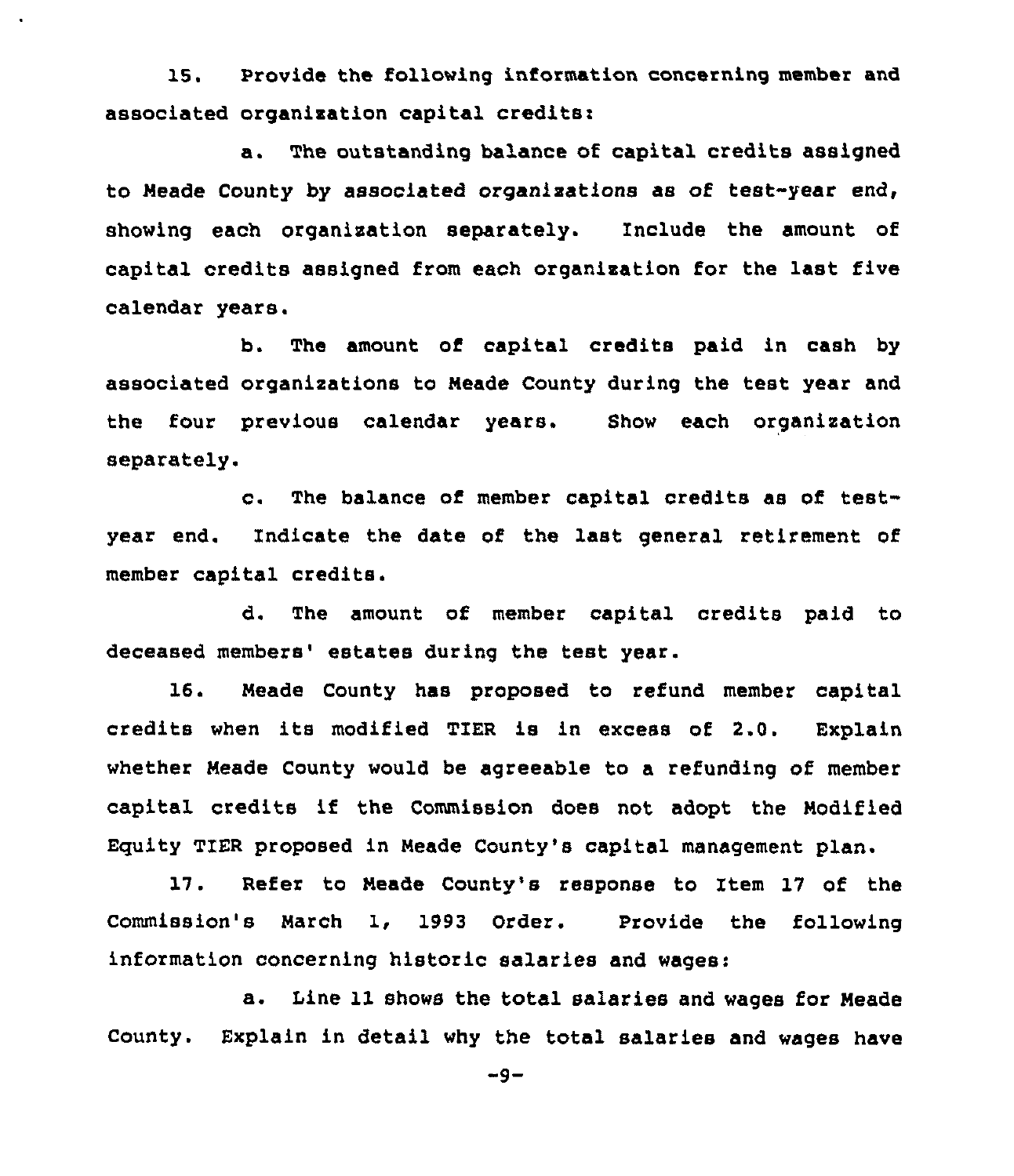increased approximately 19.9 percent from calendar year 1989 to test-year end.

b. Provide a comparison of total overtime hours for each year from 1989 through the end of the test year. Provide a complete narrative explanation for any variances in excess of 10 percent from the prior year. Additionally, provide a complete narrative explanation for any variances in excess of 20 percent cumulatively, for the period 1989 through 1992.

c. Submit copies of any studies or analyses performed between calendar year 1989 and teat-year end, prepared by NRECA, Meade County, or for Meade County by other organizations, dealing with the salaries or wage rates paid to Neade County employees.

18. Refer to Exhibit F, page 23 of 25 of the application, Provide the following information regarding payroll taxes:

a. Provide any corrections to this schedule that may be necessary in light of Meade County's response to Item 1 above.

b. State the base wage used to calculate normalized FICA taxes.

c. Provide the calculation necessary to arrive at an effective FICA rate of .062 percent.

19. Refer to Neade County's application, Exhibit 8, IBC Exhibit 9, page <sup>3</sup> of 36.

a. Explain why the minimum plant method, rather than the zero-intercept method is used to allocate distribution plant expenses.

-10-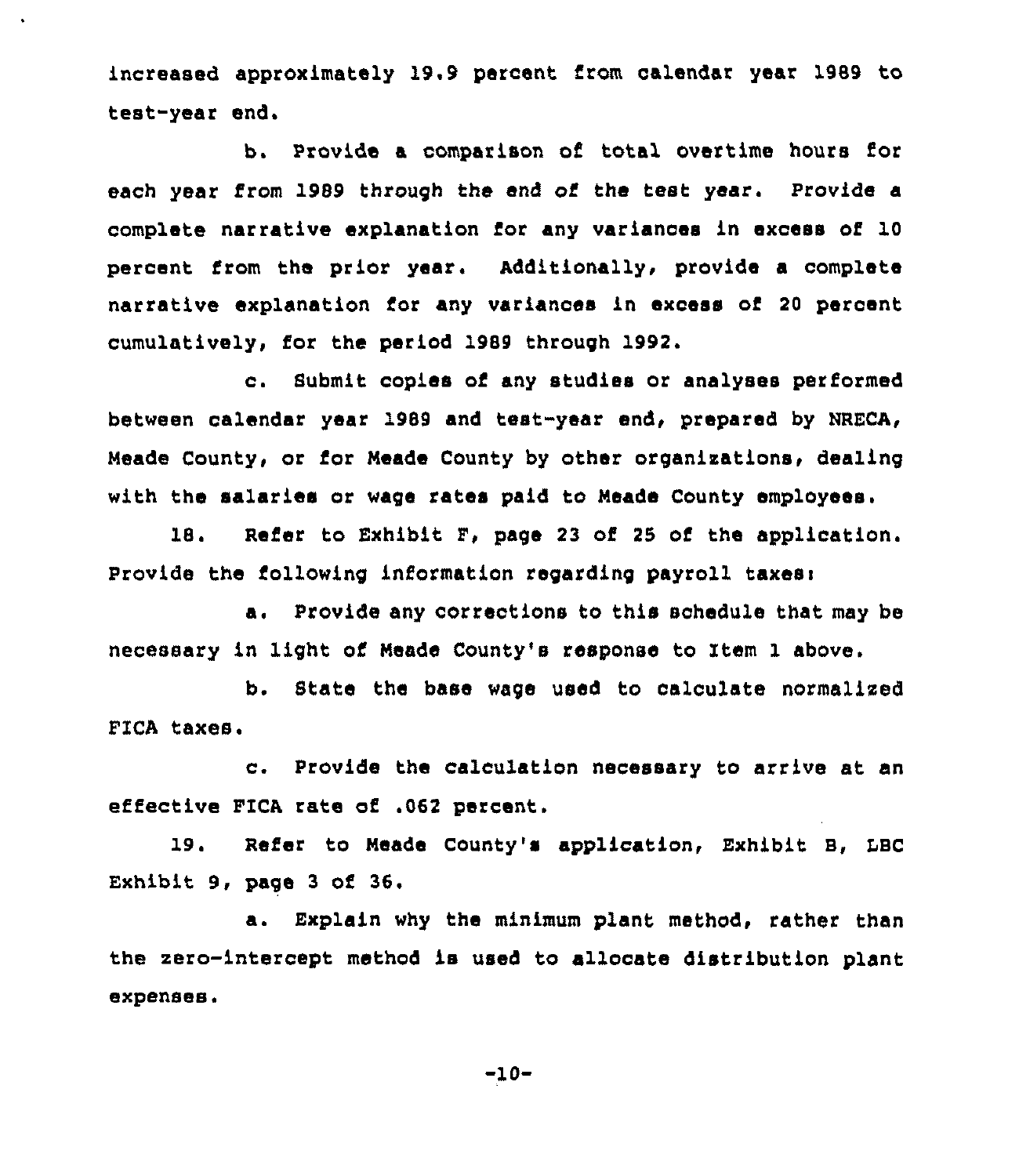b. Explain the derivation of the customer-related costs and the consumer allocation figures for the transformer allocation.

20, Refer to Meade County's application, Exhibit B, LBC Exhibit 9, page 4 of 36. Explain the rationale and the derivation of the weighting scheme in each of the tables.

21. Refer to Meade County's application, Exhibit B, LBC Exhibit 9, pages <sup>5</sup> and 6. NARUC's Electric Utility Cost Allocation Manual states, "Distribution substation costs (which include Accounts <sup>360</sup> - Land and Land Rights, <sup>361</sup> - Structures and Improvements, and <sup>362</sup> - Substation Eguipment), are normally classified as demand related"..."Distribution plant accounts 364 through 370 involve demand and customer costs." Explain why account 3&0 is distributed across all rate classes and accounts 369 and 370 are distributed only to the consumer rate class.

22. Refer to Meade County's application, Exhibit B, LBC Exhibit 9, page 11 of 36. Explain why the \$84,684 (Other Tax Expense) is omitted from the calculation.

23. Refer to Meade County's application, Exhibit B, LBC Exhibit 9, page 13 of 36.

a. Explain why the least expensive service entrance cost is not used in the cost distribution.

b. State whether the service cost is C.P.R. or replacement cost.

24. Refer to Neade County's application, Exhibit B, LBC Exhibit 9, page 14 of 36.

-11-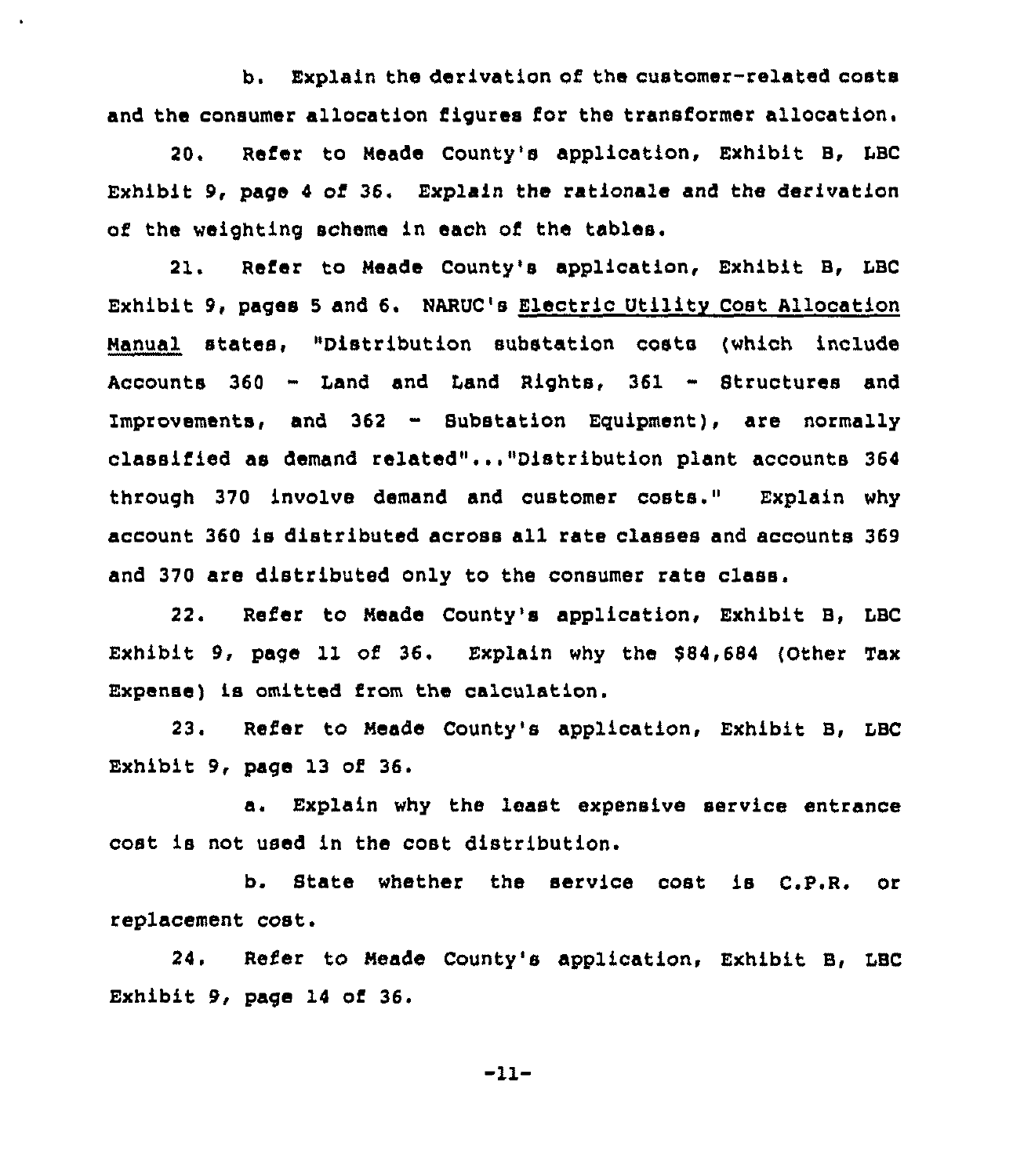a. Since minimum plant methodologies have been used, explain why the least expensive motor cost is not used in the cost distribution.

b. Is the service cost C.P.R. or replacement cost?

25. Refer to Meade County's application, Exhibit B, LBC Exhibit 9, page 15 of 36.

a. Explain the rationale and derivation of the distribution plant weighting scheme.

b. Describe the "other" service which installs security lights.

c. Explain why security lights should not be allocated any minimum plant distribution costs.

d. Explain the rationale for using Residential Customer KWH (as opposed to another customer class) for calculating the 0.14 weight assigned to street lights.

26. Refer to Meade County's application, Exhibit B, LBC Exhibit 9, page 16 of 36. Explain the rationale and derivation of the billing weighting scheme in the second table on the page.

27. Refer to Neade County's application, Exhibit B, LBC Exhibit, pages  $24 - 27$  of  $36.$ 

a. (1) If metered data is available for the Large Power and General Services 0-49 accounts, then explain why it is necessary to use monthly KW averages for the different rate classes.

(2) State whether Neade County has determined the specific coincident and noncoincident peaks by month for the

-12-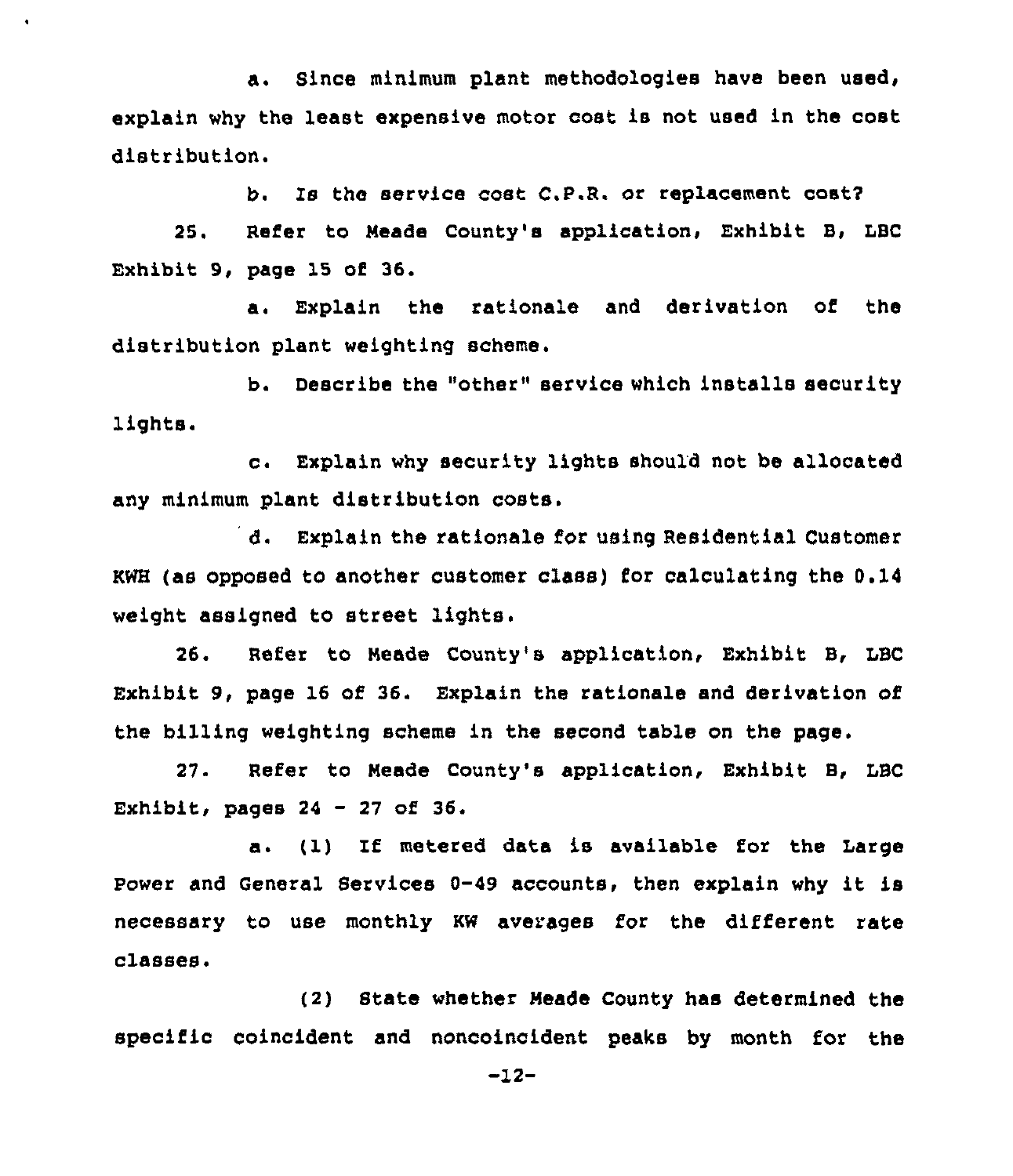General Service and Large power classes, as well as the month of the system coincident peak. Explain.

 $\lambda$ 

b. Explain how all rate class coincidence factors were determined and used.

c. If demand (capacity) is allocated using rate class noncoincident peak demands as stated in Exhibit B page 45, 66A, explain how this allocation is accomplished using rate class average monthly coincident peak demands. Neade County's response should include a discussion, since averaging is a smoothing technique, of how using average monthly KW demand satisfies the desire to build a system that will accommodate the sum of each rate class's noncoincident peak demand, State whether this methodology should be applied egually to distribution, as well as generating and transmission companies.

d. Refer to page 26 of 36. Explain why Meade County uses the average monthly demand of 47,359 KW rather than (at least) the system peak of 56,950 KW. Explain why an estimate of the classes' noncoincident peaks was not used.

e. Refer to page <sup>26</sup> of 36.

(1) Discuss the efficacy and reasonableness of using annual energy consumption numbers to estimate class average monthly coincident peak figures.

(2) State whether Meade County reguested load research data from Big Rivers Electric Corporation which could have enhanced its rate class estimates.

(3) If no request was made, explain why not.

-13-